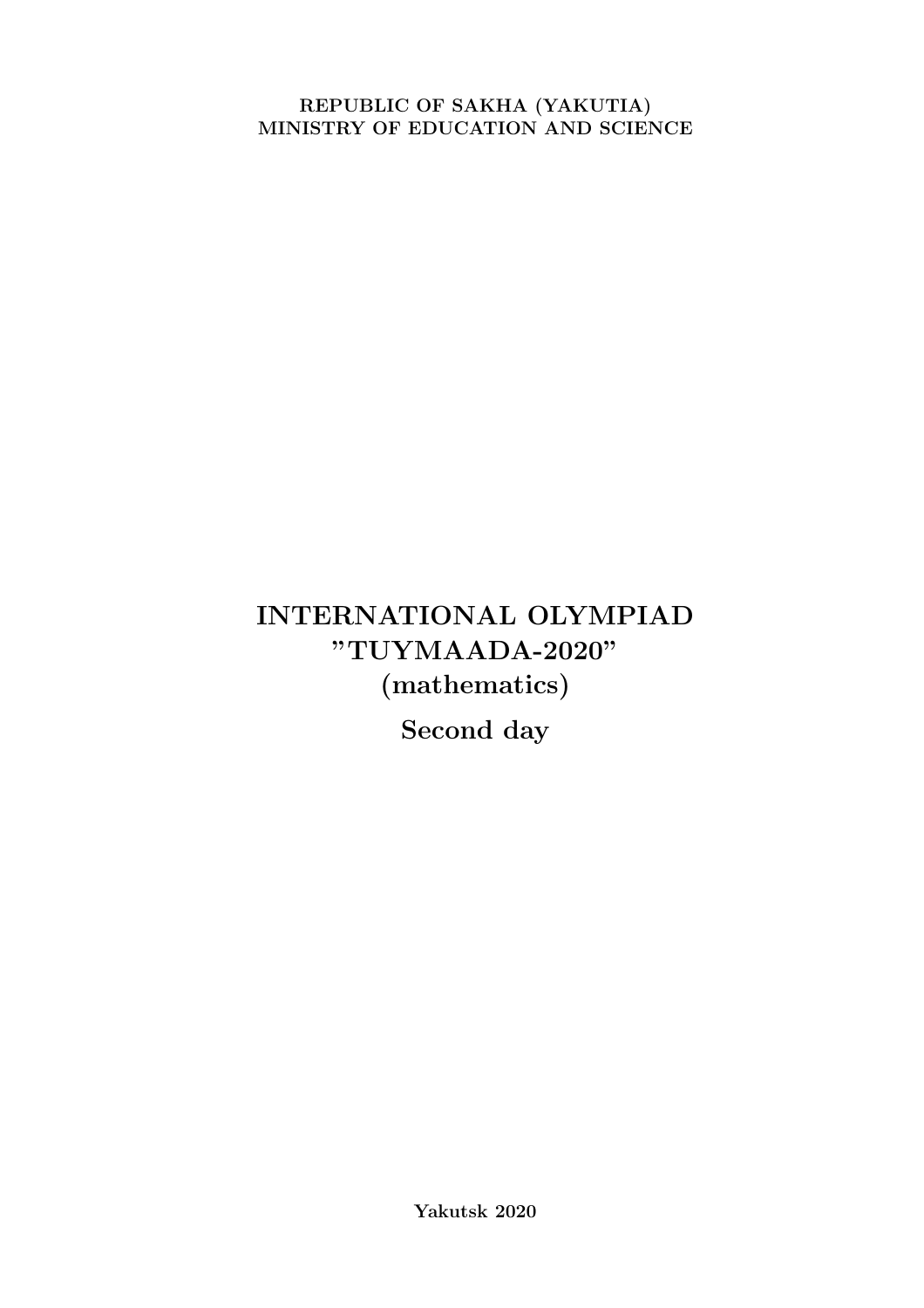The booklet contains the problems of XXII International school students olympiad "Tuymaada" in mathematics.

The problems were prepared with the participation of members of the Methodical comission of Russian mathematical olympiad. The booklet was compiled by S. L. Berlov, A. S. Golovanov, S. V. Ivanov, K. P. Kokhas, A. S. Kuznetsov, N. Y. Vlasova. Computer typesetting: M. A. Ivanov, K. P. Kokhas, A. I. Khabrov.

Each problem is worth 7 points. Duration of each of the days of the olympiad is 5 hours.

> c Republic of Sakha (Yakutia) ministry of education and science, 2020.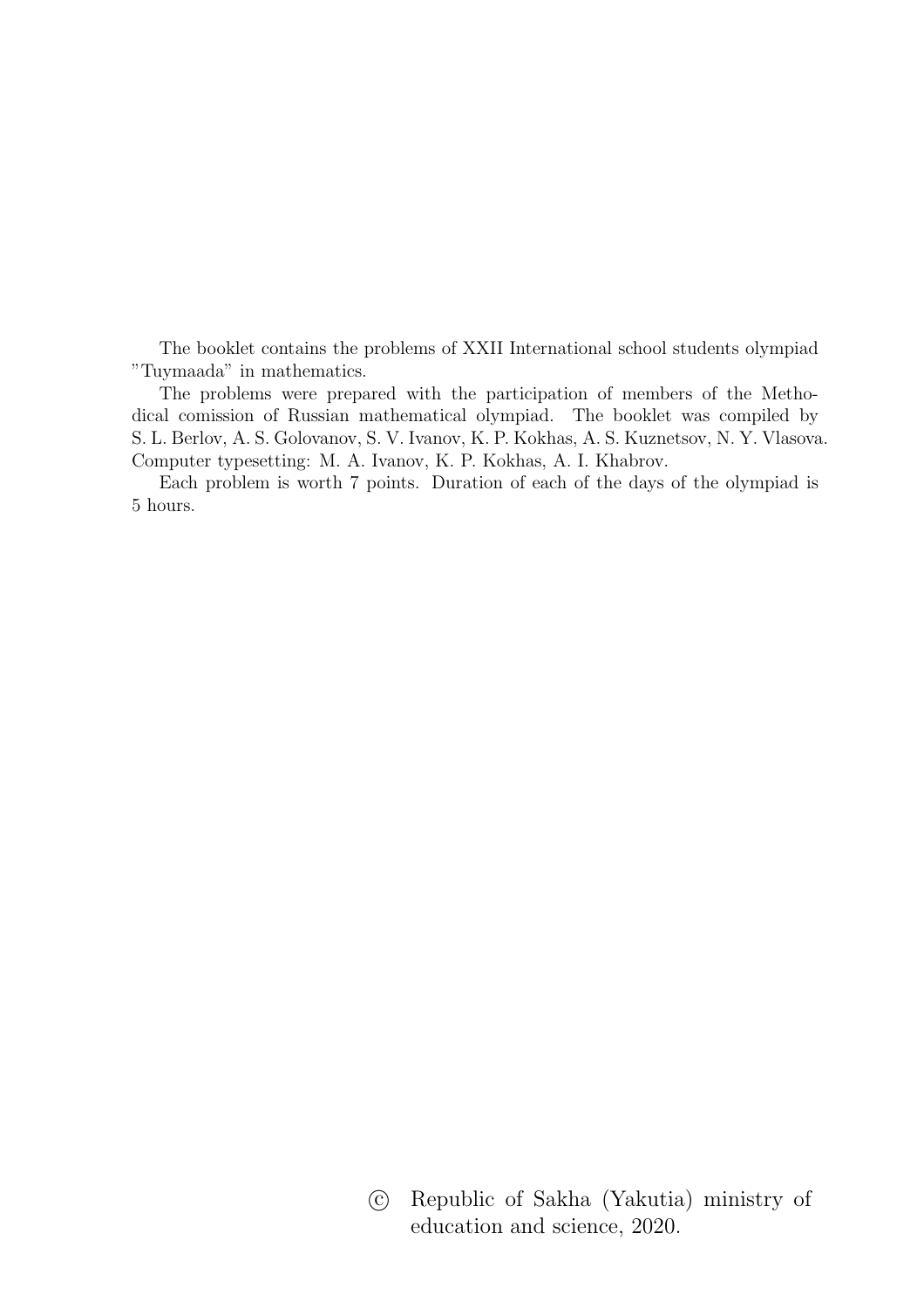## Senior league

5. Coordinate axes (without any marks, with the same scale) and the graph of a quadratic trinomial  $y = x^2 + ax + b$  are drawn in the plane. The numbers a and b are not known. How to draw a unit segment using only ruler and compass?

(*S. Berlov*)

**6.** An isosceles triangle ABC ( $AB = BC$ ) is given. Circles  $\omega_1$  and  $\omega_2$  with centres  $O_1$  and  $O_2$  lie in the angle ABC and touch the sides AB and CB at A and C respectively, and touch each other externally at point  $X$ . The side  $AC$  meets the circles again at points Y and Z. O is the circumcentre of the triangle XYZ. Lines  $O_2O$  and  $O_1O$ intersect lines AB and BC at points  $C_1$  and  $A_1$  respectively. Prove that B is the circumcentre of the triangle  $A_1OC_1$ .

(*E. Lopatin*)

7. Several policemen try to catch a thief who has  $2m$  accomplices. To that end they place the accomplices under surveillance. In the beginning, none of the accomplices are followed by the police. Every morning each policeman places under his surveillance one of the accomplices. Every evening the thief stops trusting one of his accomplices. The thief is caught if by the m-th evening some policeman shadows exactly those  $m$ accomplices who are still trusted by the thief. Prove that to guarantee the capture of the thief at least  $2^m$  policemen are needed.

(*W. B. Kinnersley, D. B. West*)

8. The degrees of polynomials  $P$  and  $Q$  with real coefficients do not exceed n. These polynomial satisfy the identity

$$
P(x)x^{n+1} + Q(x)(x+1)^{n+1} = 1.
$$

Determine all possible values of  $Q(-\frac{1}{2})$  $(\frac{1}{2})$ .

(*K. Dilcher, M. Ulas*)

## Junior League

5. See problem 5 of senior league.

6. AK and  $BL$  are altitudes of an acute triangle  $ABC$ . Point P is chosen on the segment AK so that  $LK = LP$ . The parallel to BC through P meets the parallel to *PL* through B at point Q. Prove that  $\angle AQB = \angle ACB$ .

(*S. Berlov*)

7. How many positive integers N in the segment  $[10, 10^{20}]$  are such that if all their digits are increased by 1 and then multiplied, the result is  $N + 1$ ?

(*F. Bakharev*)

8. In a horizontal strip  $1 \times n$  made of n unit squares the vertices of all squares are marked. The strip is partitioned into parts by segments connecting marked points and not lying on the sides of the strip. The segments can not have common inner points; the upper end of each segment must be either above the lower end or further to the right. Prove that the number of all partitions is divisible by  $2<sup>n</sup>$ . (The partition where no segments are drawn, is counted too.)

(*E. Robeva, M. Sun* )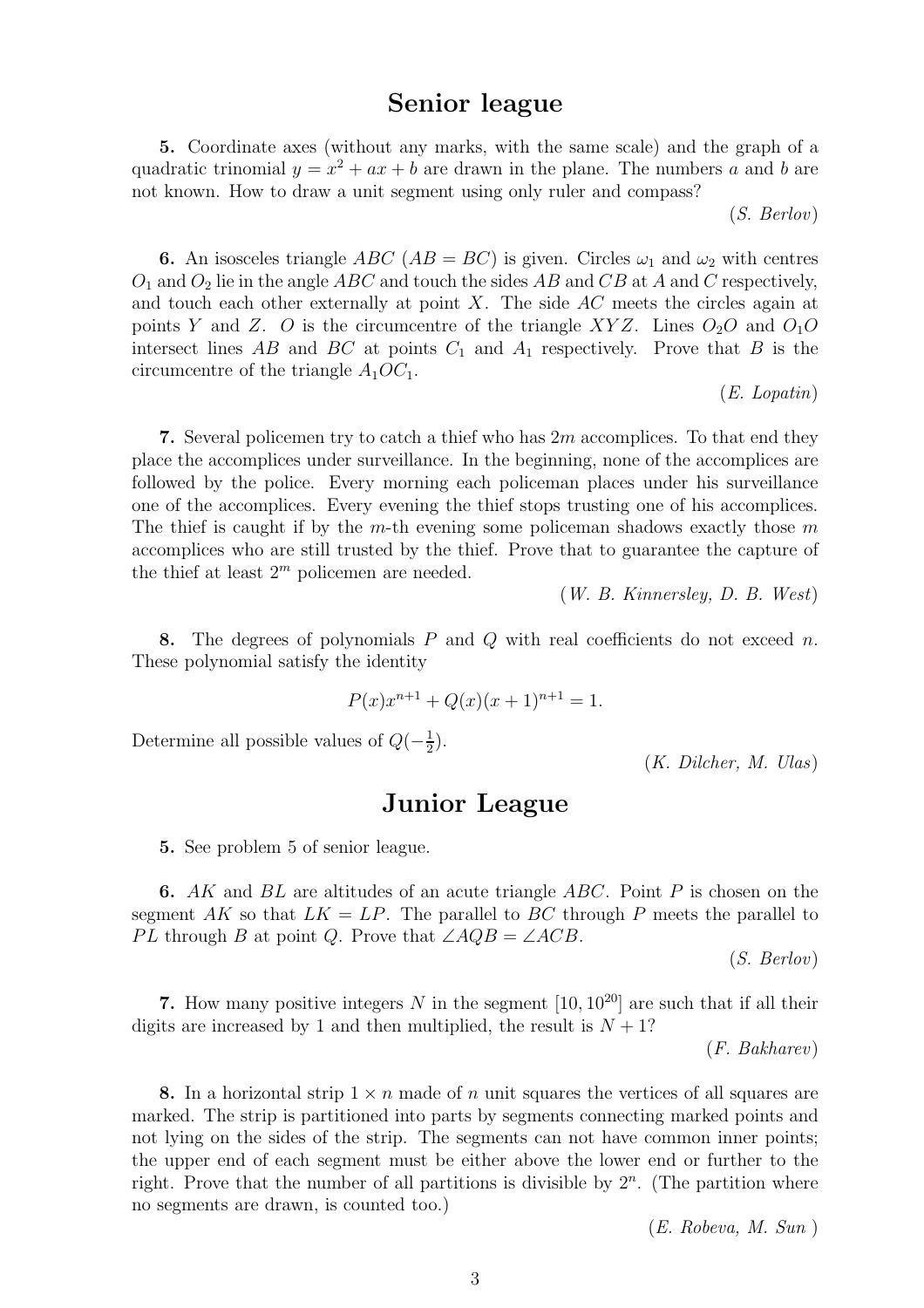## SOLUTIONS

## Senior League

5. First solution. Let us draw a line parallel to  $Ox$  and intersecting the graph. Let  $P$  and  $Q$  be the intersection points, then the perpendicular bisector of  $PQ$  meets the parabola at its vertex V. Now we shall draw a line through V parallel to the line  $y = x$  (i.e. to the bisector of the angle formed by axes). Let this line meet the parabola again at  $U$ . Then projections of the segment UV have length 1.

Second solution. The distance between the origin and the intersection of the graph with y–axis is |b|. If the graph does not contain the origin  $(b \neq 0)$ , we construct the points  $(\pm b, 0)$ . Raising perpendiculars to  $Ox$  at these points and marking their intersections with the graph, we construct segments of length  $|b^2 \pm ab + b|$ . We know the signs of the expressions  $b^2 \pm ab + b$  (because we see on wich side of Ox the intersections lie), so we can construct a segment with length  $\vert$  $\Big\}$ ļ  $\frac{(b^2+ab+b)+(b^2-ab+b)}{2}-b$  $= b^2.$ Now we can construct a right triangle  $AB'C$  with legs  $AC = |b|$  and  $BC = b^2$ , and a triangle  $A'B'C'$  similar to  $ABC$ , where  $B'C' = |b|$ . In this triangle we have  $A'C' = 1$ .

If the graph contains the origin  $(b = 0)$ , the segment between the common points of  $Ox$  and the parabola is |a|. Similarly to the previous case we construct  $a^2$  and then 1.

6. Since  $AB = BC$ , the point B belongs to the radical axis of  $\omega_1$  and  $\omega_2$ ; this radical axis is their common tangent at X. Let  $\angle ABX = 2\alpha$ ,  $\angle CBX = 2\gamma$ . Then

$$
\angle BAX = \angle BXA = 90^{\circ} - \alpha,
$$
  

$$
\angle BCX = \angle BXC = 90^{\circ} - \gamma.
$$



Note that  $B$  is the circumcentre of the triangle  $AXC$ , therefore  $\angle CAX = \gamma$ ,  $\angle ACX = \alpha$ . Finally,

$$
\angle AXY = \angle BAC = 90^{\circ} - \alpha - \gamma = \angle BCA = \angle ZXC,
$$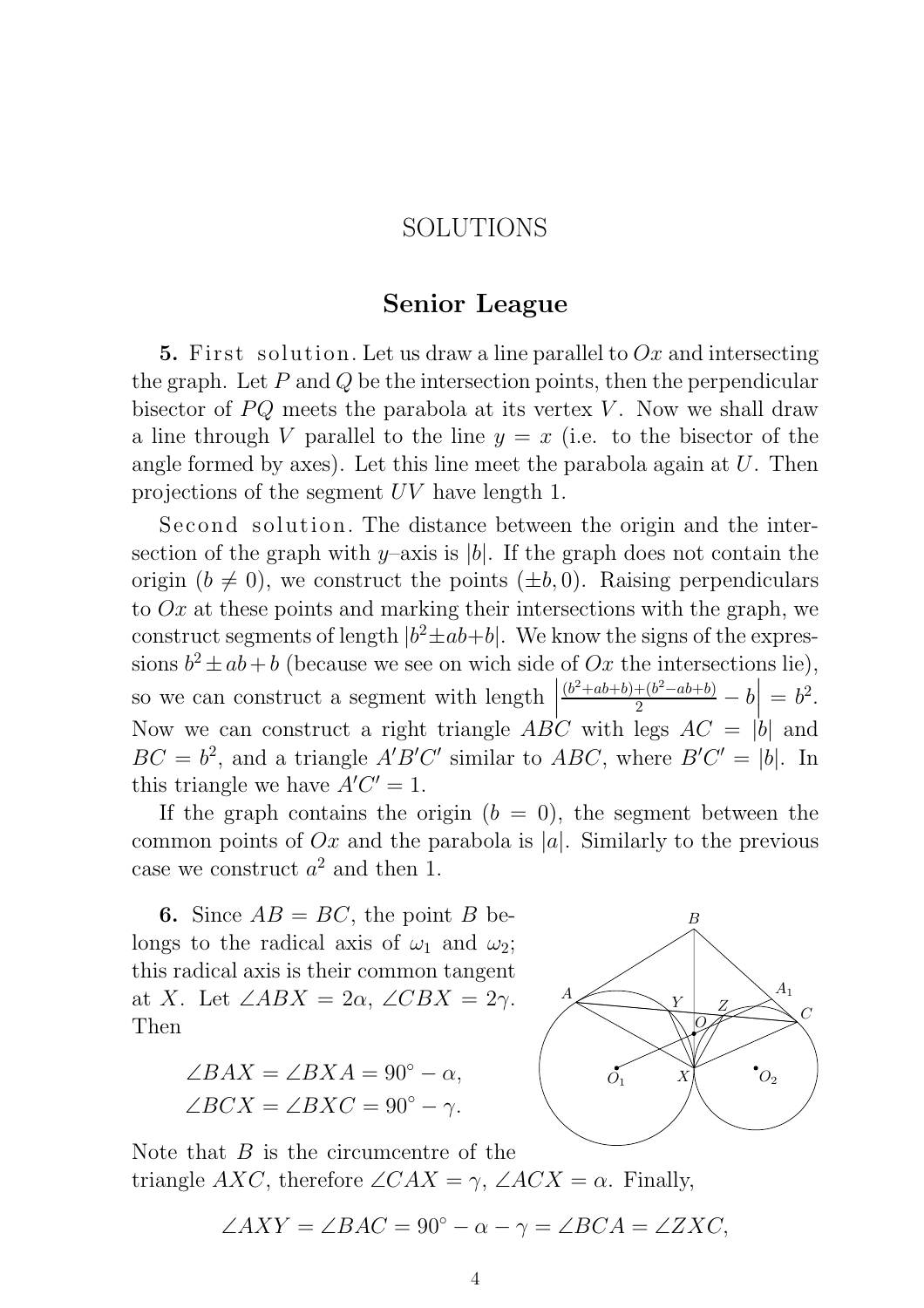the first and the last equations referring to the angle between a tangent and a chord. Now it is easily calculated that

$$
\angle ZYX = 90^{\circ} - \alpha, \quad \angle YZX = 90^{\circ} - \gamma, \quad \angle YXB = \gamma, \quad \angle BXZ = \alpha.
$$

Hence the line XB contains the point O. Furthermore,  $O_1O$  is the perpendicular bisector of YX, and  $CX \perp YX$  (by angle counting). Thus  $OO<sub>1</sub> \parallel XC$  and  $BO = BA<sub>1</sub>$ . Similarly,  $BO = BC<sub>1</sub>$ .

7. If a policeman shadows someone not trusted by the thief, he will never catch the thief; let us call such policeman *redundant*. We prove that the thief can use a greedy algorithm, dismissing every evening an accompilce to make more policemen redundant. On Day  $k$ , the thief can dismiss any of  $2m - k + 1$  accomplices, and each useful policeman can be made redundant in  $k$  ways. Therefore in this step the ratio of policemen which can be made redundant is at least  $\frac{k}{2m-k+1}$ . It remains to note that

$$
\prod_{k=1}^{m} \left(1 - \frac{k}{2m - k + 1}\right) = \frac{2m - 1}{2m} \cdot \frac{2m - 3}{2m - 1} \cdot \frac{2m - 5}{2m - 2} \cdot \ldots \cdot \frac{1}{m + 1}.
$$

Multiplying the numerator and the denominator by

$$
m! = 2^{-m} \cdot 2m \cdot (2m-2) \cdot \ldots \cdot 2,
$$

we see that the product equals  $2^{-m}$ .

Thus if the number of policemen is less than  $2<sup>m</sup>$ , all of them become redundant at some moment.

8. The answer is  $2^n$ .

Lemma. Since the polynomials  $(x+1)^{n+1}$  and  $x^{n+1}$  are coprime, the condition "the degrees of  $P$  and  $Q$  do not exceed  $n$ " determines  $P$  and Q uniquely.

P r o of . Let

$$
P_1(x)x^{n+1} + Q_1(x)(x+1)^{n+1} = 1 = P_2(x)x^{n+1} + Q_2(x)(x+1)^{n+1}.
$$

Collect all expressions in the left hand side:

$$
(P_1(x) - P_2(x))x^{n+1} + (Q_1(x) - Q_2(x))(x+1)^{n+1} = 0.
$$

Therefore  $(P_1(x) - P_2(x))x^{n+1}$  is divisible by  $(x+1)^{n+1}$ . Since polynomials  $x^{n+1}$  and  $(x+1)^{n+1}$  are coprime,  $P_1(x) - P_2(x)$  is divisible by  $x^{n+1}$ . But  $deg(P_1 - P_2) \leq n$ , hence  $P_1(x) - P_2(x) = 0$ . Analogously  $Q_1(x) =$  $Q_2(x)$ .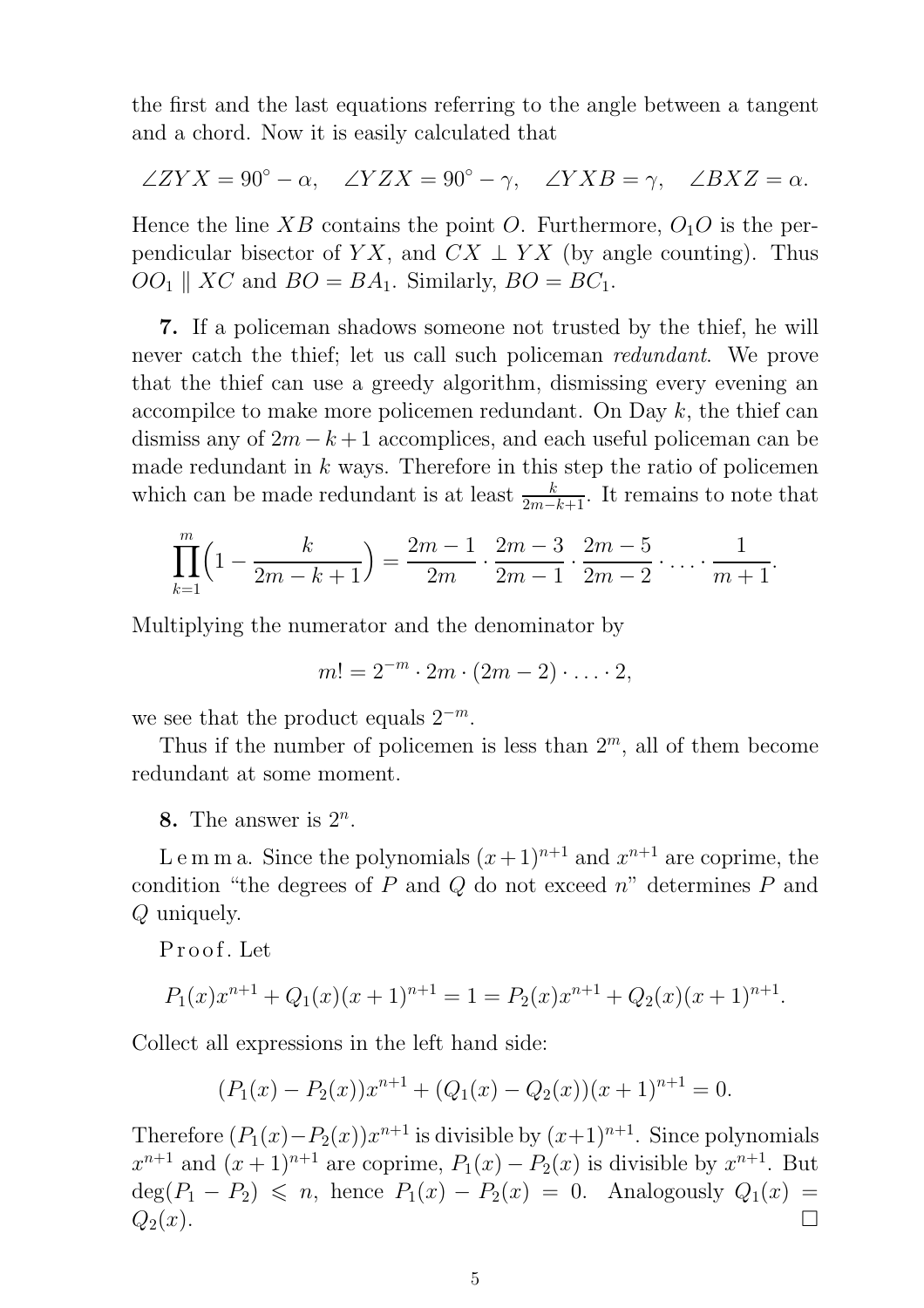Put  $x = -1 - y$  in the given identity:

$$
Q(-1-y)(-1)^{n+1}y^{n+1} + P(-1-y)(-1)^{n+1}(y+1)^n = 1.
$$

By lemma

$$
P(x) = (-1)^{n+1}Q(-1-x), \quad Q(x) = (-1)^{n+1}P(-1-x).
$$

Put 
$$
x = -\frac{1}{2}
$$
 and obtain  
\n
$$
P(-\frac{1}{2}) = (-1)^{n+1}Q(-\frac{1}{2}) \text{ and } P(-\frac{1}{2}) \cdot (-\frac{1}{2})^{n+1} + Q(-\frac{1}{2}) \cdot (\frac{1}{2})^{n+1} = 1,
$$
\ni.e.  $Q(-\frac{1}{2}) = 2^n$ .

### Junior League

6. Let N be the intersection of lines BC and LP, and M be the midpoint of  $BQ$ . In the right triangle NKP  $KL =$ LP, therefore KL is the median, and  $NL = LP$ . The line LM is the midsegment of the parallelogram  $NPQB$ , and is therefore parallel to its base. Note that  $A, B, K, L$  belong to the same circle. This circle also contains M,



since MBKL is an iscosceles trapezoid. Thus  $AM \perp BQ$ , that is, the triangle ABQ is iscosceles, and  $\angle ABQ = \angle AQB$ . It remains to prove that  $\angle ABQ = \angle ACB$ . This is equivalent to  $\angle CBQ = 180^{\circ} - \angle CAB$ . But this is true:

$$
\angle CBQ = 180^{\circ} - \angle PNK = 180^{\circ} - \angle CKL = 180^{\circ} - \angle CAB.
$$

7. The answer is 171.

Let 
$$
N = \overline{a_n a_{n-1} \dots a_1 a_0}
$$
. Then

$$
a_n 10^n + a_{n-1} 10^{n-1} + \ldots + a_0 =
$$
  
=  $a_n(a_{n-1}+1) \ldots (a_0+1) + a_{n-1}(a_{n-2}+1) \ldots (a_0+1) + \ldots + a_1(a_0+1) + a_0.$ 

Each term of the LHS is greater or equal to the respective term of the RHS, the equality being possible only when  $a_{n-1} = a_{n-2} = \ldots = a_0 = 9$ . The digit  $a_n$  can be any but 0. In total we have  $9 \cdot 19 = 171$  numbers.